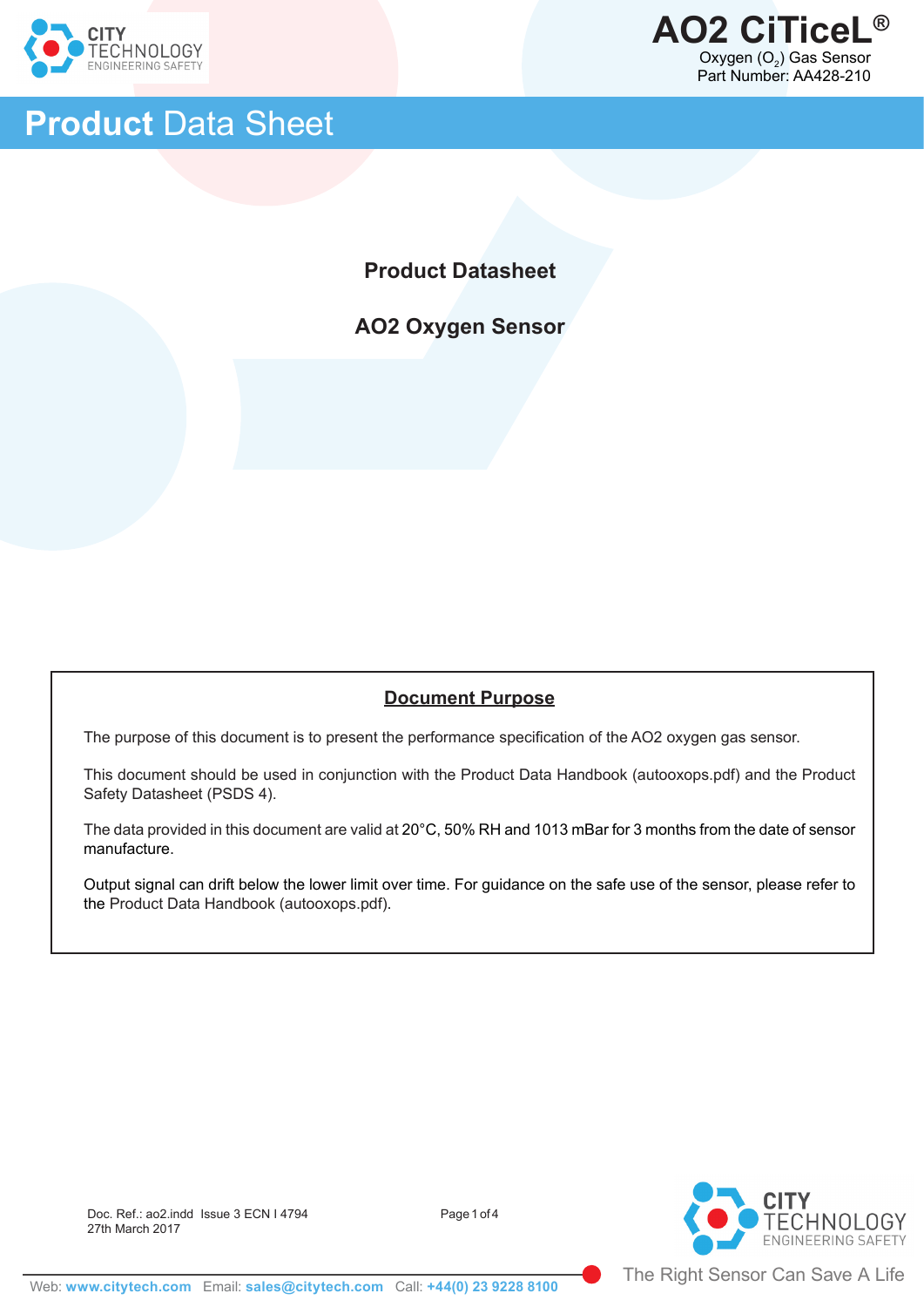



# **Product** Data Sheet

# **Key Features & Benefits** • **Molex Connector**

• **Linear Output from 0-100% Oxygen**

## **Technical Specifications**

#### **MEASUREMENT**

**Operating Principle** | Partial Pressure Electrochemical **Measurement Range** | 0-100% O<sub>2</sub> 9 - 13 mV in Air **Output\***  <5 s  $<$ 40 s **Baseline Offset\*** | <20 µV **Linearity** Linear 0-100%  $O^2$ **Response Time (T<sub>90</sub>)\*** Response Time (T<sub>99.5</sub>) See Note 1\*

#### **ELECTRICAL**

**On Board Temperature**  $\vert$  <2% O<sub>2</sub> equivalent **Compensation** | variation from 0°C to 40°C **External Load Resitor** | 10 kΩ Minimum **Connector** | 3 Pin Molex header (MOLEX 22-29-2031)

**Recommended Mating Part**

#### **MECHANICAL**

Molex 3-Way Housing (MOLEX 22-01-2035) Molex Crimp Terminals (MOLEX 08-45-0110)

**Weight** | 40 g (nominal) **Housing Material** Red ABS **Orientation** | Any

#### **ENVIRONMENTAL**

|                                                      | <b>Typical Application   Vehicle Exhaust Analysis</b> |
|------------------------------------------------------|-------------------------------------------------------|
| Operating Temperature Range $\vert$ -20°C to +50°C   |                                                       |
| <b>Operating Pressure Range   0.5 - 2.0 Bar</b>      |                                                       |
| Differential Pressure Range   0 to 500 mBar max      |                                                       |
| Operating Humidity Range   0 - 99% RH non-condensing |                                                       |

#### **LIFETIME**

Long Term Ouput Drift in 100% O<sub>2</sub> **Expected Operating Life**

#### <10% signal loss/year 360,000% O<sub>2</sub> hours at 20°C 286,000%  $\mathrm{O}_2$  hours at 40°C or 2 years in air at STP. Sealed blister

**Note 1:** T<sub>99.5</sub> Response is equivalent to a change in concentration fom 20.9%  $\mathrm{O}_2$  to 0.1%  $\mathrm{O}_2$ 

**Packaging**





All dimensions in mm All tolerances ±0.15 mm unless otherwise stated

**IMPORTANT NOTE:** Connection should be made via PCB sockets only. Soldering to the pins will seriously damage your sensor.

**\* Specifications are valid at 20°C, 50% RH and 1013 mBar, using City Technology recommended circuitry. Performance characteristics outline the performance of sensors supplied within the first 3 months. Output signal can drift below the lower limit over time.** 

Doc. Ref.: ao2.indd Issue 3 ECN I 4794 Page 2 of 4 27th March 2017